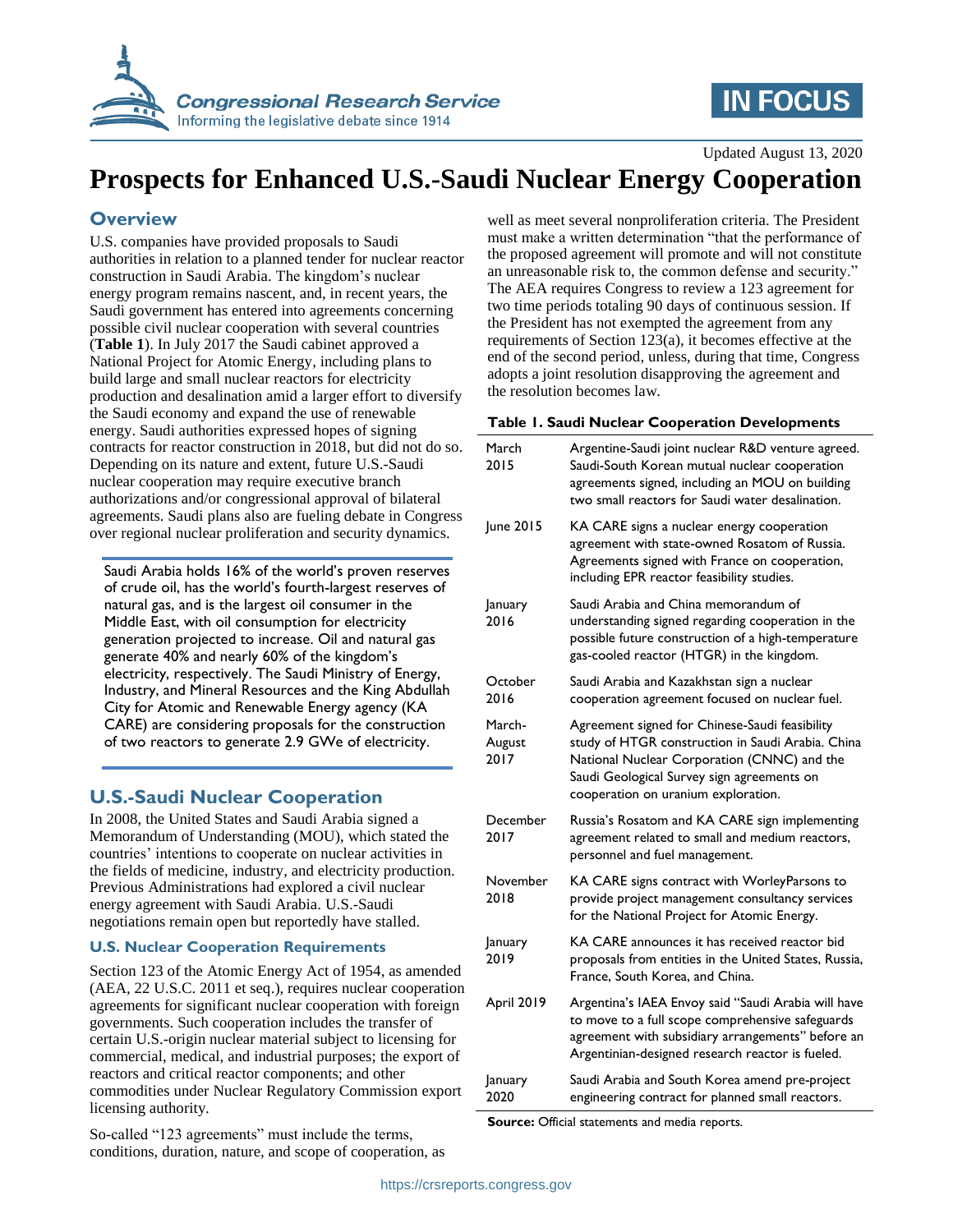The Department of Energy (DOE) in 2017 expeditiously granted a "Part 810 authorization" (per 10 C.F.R. 810) for U.S. companies to engage in discussions, including marketing, with the Saudi government regarding its civil nuclear program. Section 57(b)(2) of the AEA allows for limited cooperation related to the "development or production of any special nuclear material outside of the United States" if that activity has been authorized by the Secretary of Energy following a determination that it "will not be inimical to the interest of the United States." A 123 agreement is not necessary for such authorizations, which mostly involve unclassified nuclear technology transfer and services, such as nuclear reactor designs, nuclear facility operational information and training, and nuclear fuel fabrication. Part 810 authorizations are not subject to congressional review. A March 2019 DOE press statement

## **Proliferation, Fuel, and Policy Choices**

authorizations related to Saudi Arabia.

confirmed that the Administration has approved seven 810

Analysts have examined Saudi nuclear plans and proposals for decades in light of the kingdom's economic profile, energy resources, and security dilemmas. Saudi state policy underscores that the kingdom's nuclear energy pursuits are limited to peaceful purposes, but senior officials, including Crown Prince Mohammed bin Salman, also have stated in 2018 that if Iran pursues or obtains a nuclear weapon, then the kingdom also would work to do so.

The most proliferation-sensitive nuclear technology is the capability to produce fuel for nuclear reactors, by either enriching uranium or reprocessing spent nuclear fuel to obtain plutonium. Both highly enriched uranium and plutonium can be used as fuel in some types of nuclear reactors but also are used as fissile material in nuclear weapons. Consequently, enrichment and reprocessing facilities frequently generate concern that ostensibly peaceful facilities may aid nuclear weapons programs Conversely, a program without such facilities generally poses little proliferation risk, but may pose security and/or environmental risks. KA CARE is considering lowenriched uranium fuel for reactors in Saudi Arabia.

The 2008 U.S.-Saudi MOU, which is a statement of intent and is not legally binding, described the Saudi government's intent "to rely on existing international markets for nuclear fuel services as an alternative to the pursuit of enrichment and reprocessing." However, KA CARE has said that it may use indigenous uranium resources for fuel, and, in September 2019, Saudi Energy Minister Prince Abd al Aziz bin Salman Al Saud said, "even if we scale up [nuclear power] ... we want to go to the full cycle, to producing the uranium, enriching the uranium, using the uranium." In August 2020, Saudi authorities denied press reports citing unnamed Western officials that claimed Saudi Arabia with China's help built a facility for milling uranium oxide ore. Such a facility would not violate Saudi Arabia's nonproliferation commitments but would require declaration. Other press reporting described a separate possible undeclared site.

Saudi Arabia is a state-party to the nuclear Nonproliferation Treaty (NPT), and its nuclear facilities, including any Saudi enrichment or reprocessing facilities, would be required to be under International Atomic Energy Agency (IAEA)

safeguards. Other international mechanisms are designed to restrict the spread of sensitive nuclear technology including enrichment technology. IAEA officials completed a nuclear infrastructure review in Saudi Arabia in 2018 and issued a final report in January 2019. In March 2019, IAEA Director General Yukiya Amano said, "We're encouraging all countries to conclude and implement an additional protocol and that includes Saudi Arabia." IAEA safeguards present a significant hurdle to the development of nuclear weapons.

#### **The U.S.-UAE Nuclear Cooperation Precedent**

A commitment to forgo enrichment or reprocessing is not required for 123 agreements. Still, some 123 agreements contain provisions designed to discourage national enrichment and reprocessing programs in the Middle East. The 123 agreement reached in 2009 with the United Arab Emirates (UAE) provides the United States the right to terminate nuclear cooperation with that country if it "possesses sensitive nuclear facilities within its territory or otherwise engages in activities within its territory relating to enrichment of uranium or reprocessing of nuclear fuel." An Agreed Minute to that agreement states that its terms "shall be no less favorable in scope and effect than those which may be accorded" to other countries in the Middle East. The minute also explains that, if the U.S. government concludes a more-favorable agreement with another regional government, the United States will, at the UAE's request, consult with the UAE "regarding the possibility of amending" the agreement with equally favorable terms.

Saudi officials have not forsworn uranium enrichment and fuel reprocessing or publicly stated they are willing to accept UAE-style restrictions as part of a 123 agreement. In February 2018, then-Foreign Minister Adel Al Jubeir said "we want to have the same rights as other countries," a presumed reference to Iran. In May 2018, Secretary of State Michael Pompeo said in Senate testimony, "we want a gold-standard Section 123 Agreement from [the Saudis], which would not permit them to enrich." The State Department said in an August 2020 press statement that the United States would "attach great importance" to continued Saudi compliance with the NPT and seeks an agreement "with strong nonproliferation protections that will enable Saudi and U.S. nuclear industries to cooperate." Congress prohibited the use of FY2020 funds for Export-Import Bank support for nuclear exports to Saudi Arabia until the kingdom has a 123 agreement in effect that commits to renouncing uranium enrichment and reprocessing and has signed an Additional Protocol with the IAEA (Section 7041[h] of Division G, P.L. 116-94).

#### **General Security Concerns**

Threats to the security of critical Saudi infrastructure may raise concerns about the security of Saudi nuclear facilities. The U.S. government cites threats from terrorist groups and hostile regional actors, including missile and rocket attacks from Yemen. U.S. officials attributed a major 2019 missile and drone attack on Saudi infrastructure to Iran. U.S.-Saudi security cooperation mechanisms are robust and remain focused on mitigating these threats and others.

**Christopher M. Blanchard**, Specialist in Middle Eastern Affairs